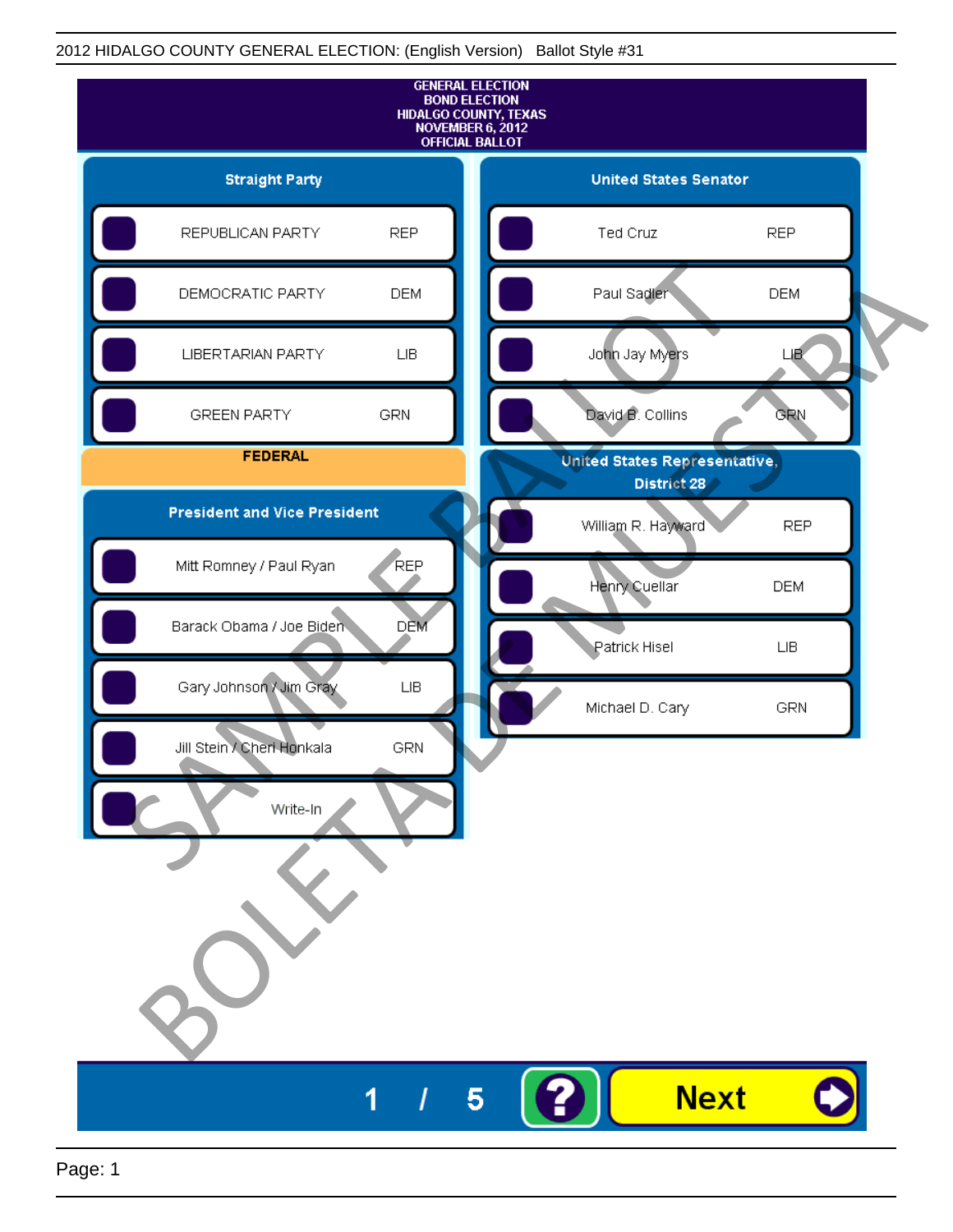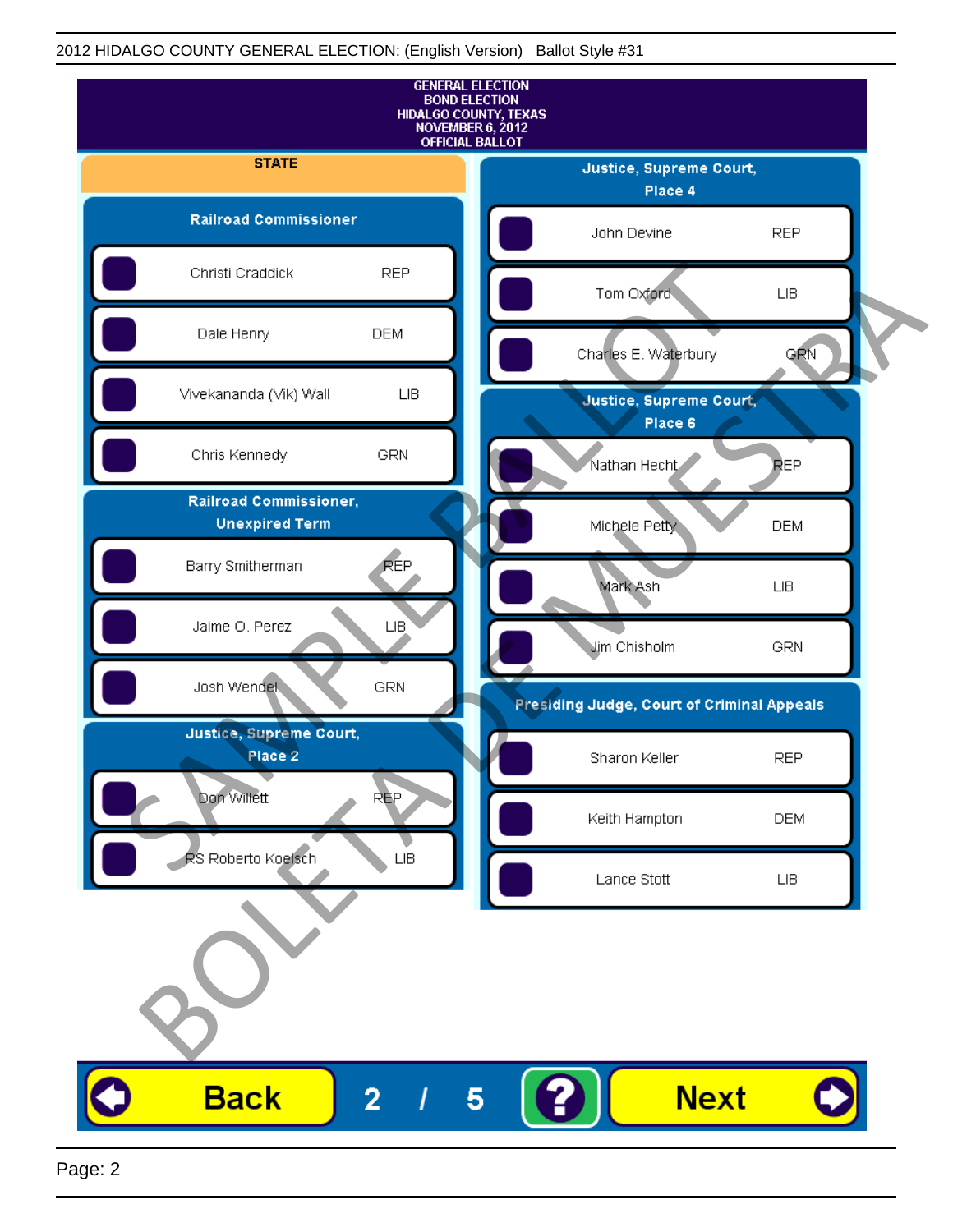

Page: 3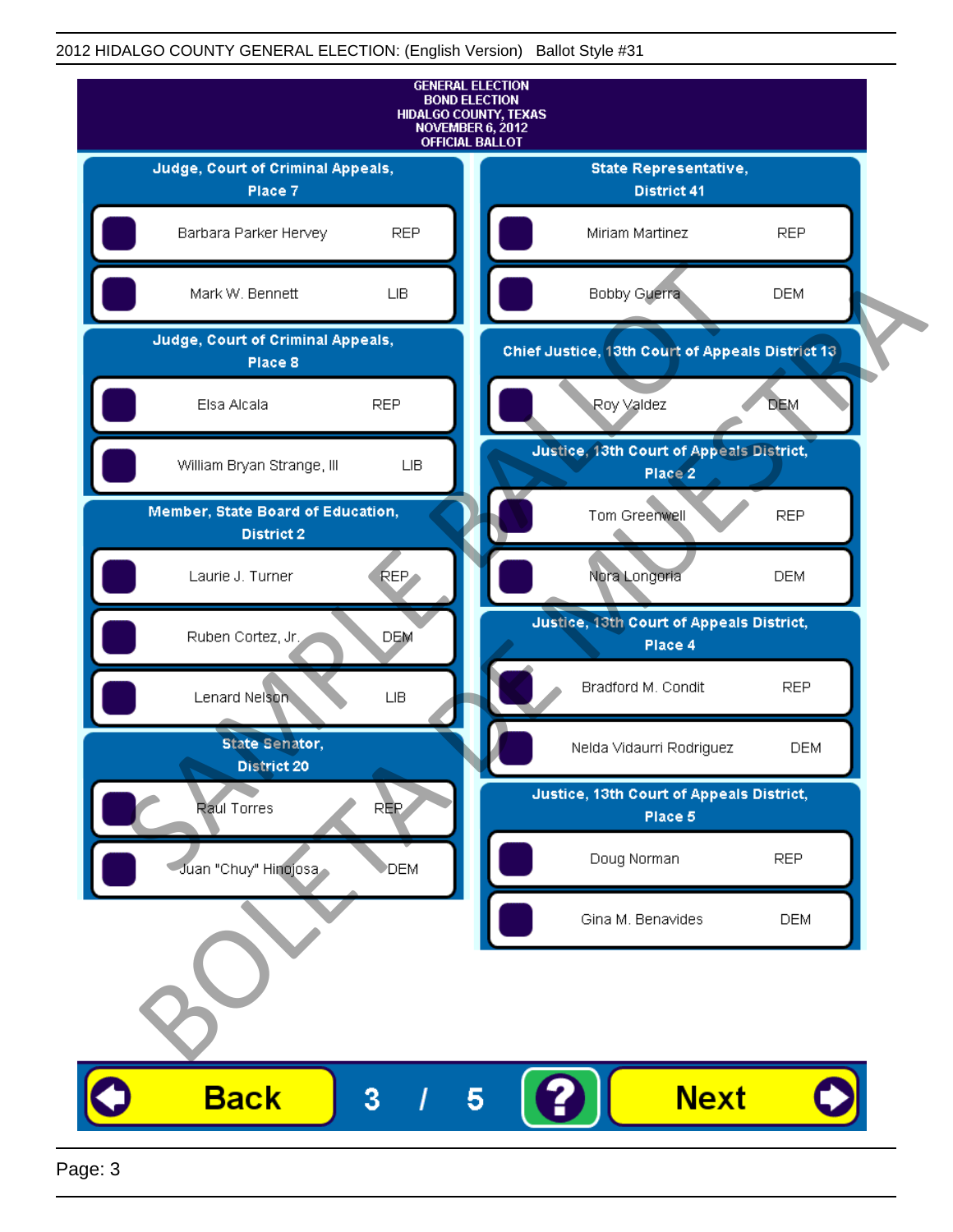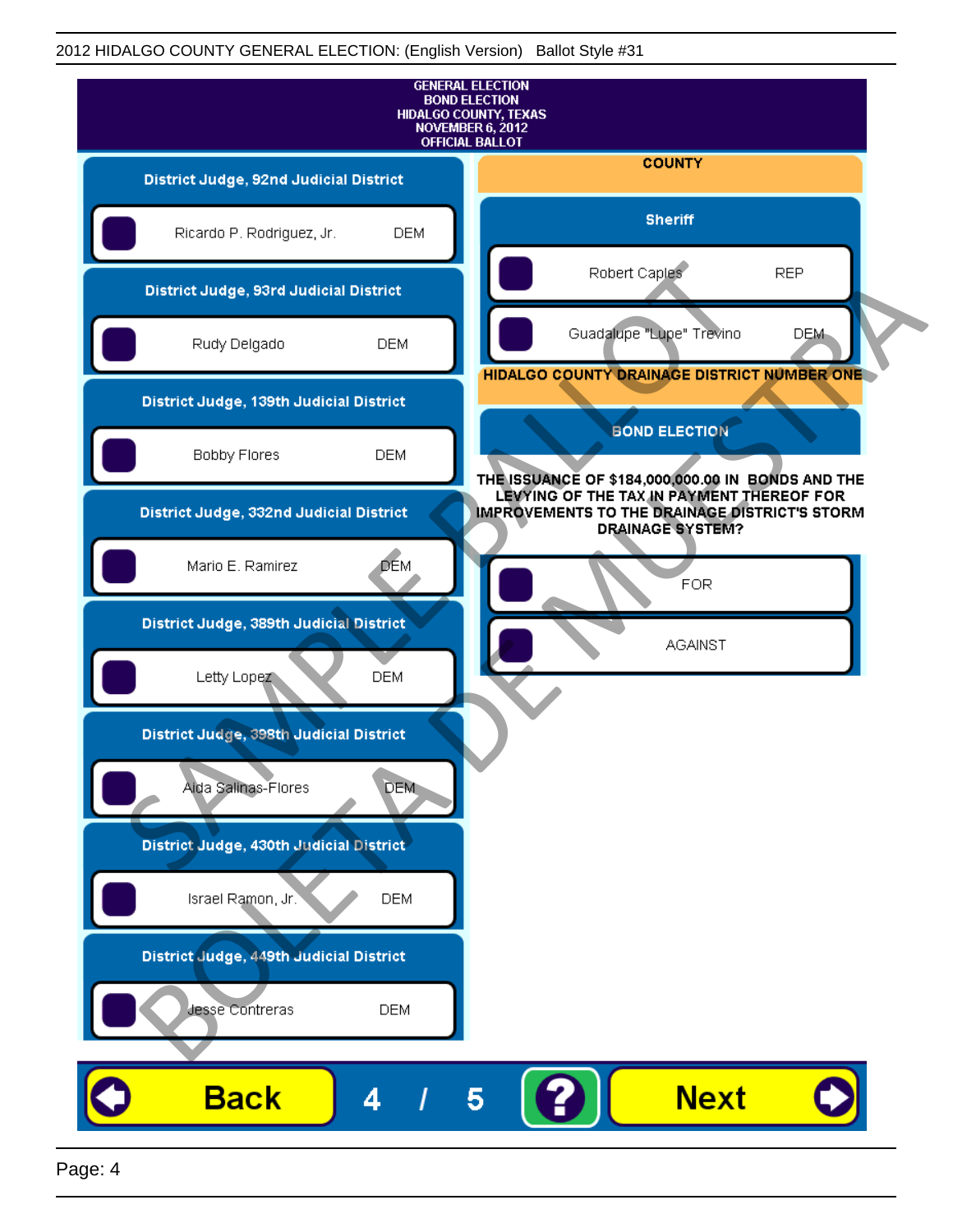#### **GENERAL ELECTION BOND ELECTION** HIDALGO COUNTY, TEXAS<br>NOVEMBER 6, 2012 **OFFICIAL BALLOT**

Review

#### UNOPPOSED CANDIDATES DECLARED ELECTED

Judge, County Court at Law No. 7 Sergio Valdez (DEM)

County Tax Assessor-Collector

Fall Paul Visitera, Precinct No. 1<br>
County Commissioner, Precinct No. 1<br>
SAC. Cutellar Jr. (DEM)<br>
County Commissioner, Precinct No. 2<br>
Ulattice of the Peace, Precinct No. 2 Place 1<br>
Counter M. "Bobby" Contrers (DEM)<br>
Ulatt County Commissioner, Precinct No. 1<br>
Accounts: A County Commissioner, Precinct No. 3<br>
Use of the Peace, Precinct No. 1<br>
Siste of the Peace, Precinct No. 1<br>
There is a control of the County Commission (DEM)<br>
There is a cont

**Back** 

5

5

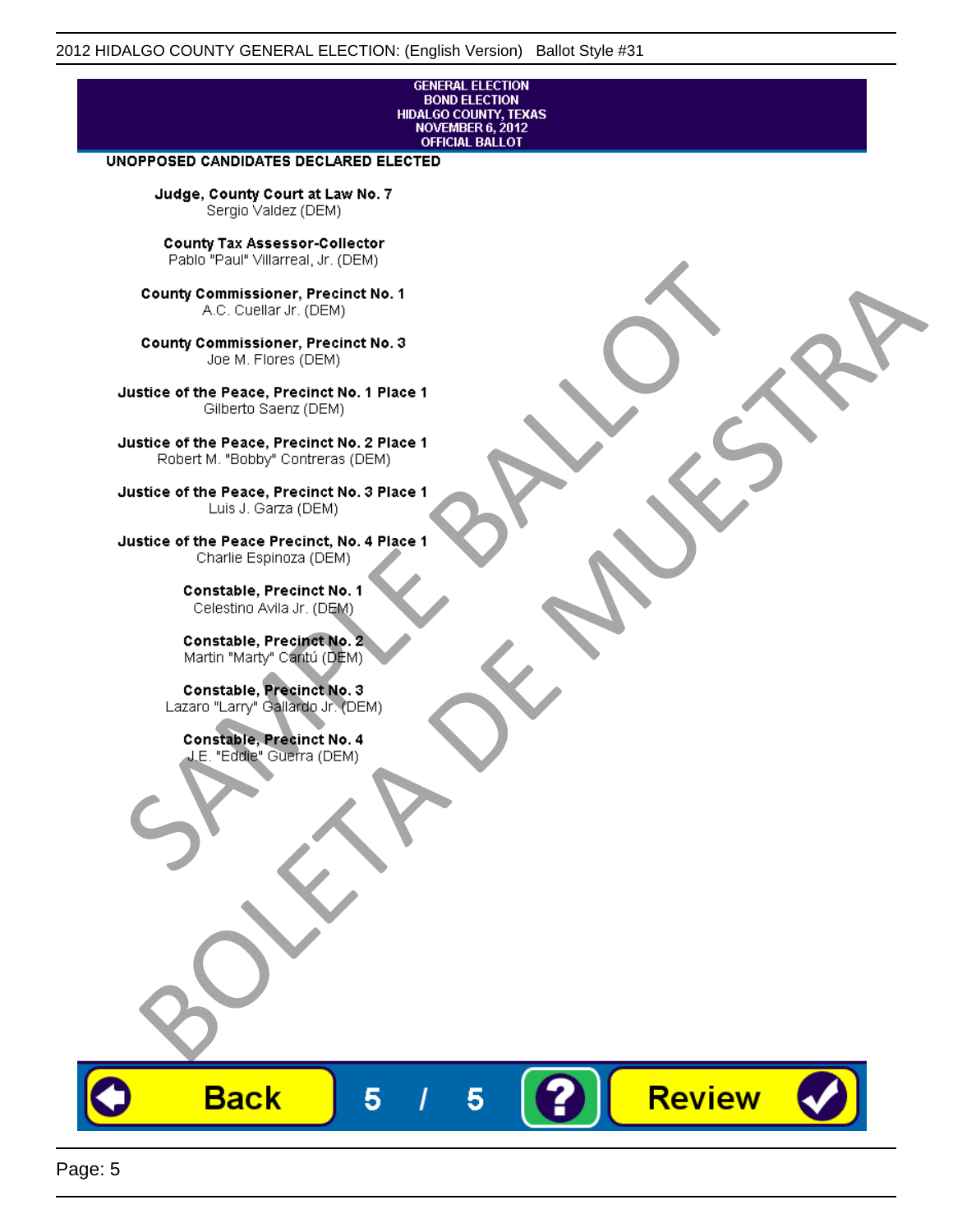# **Summary Ballot Instructions**

Press the candidate name or contest title to return to a contest.

Vote button will light up when

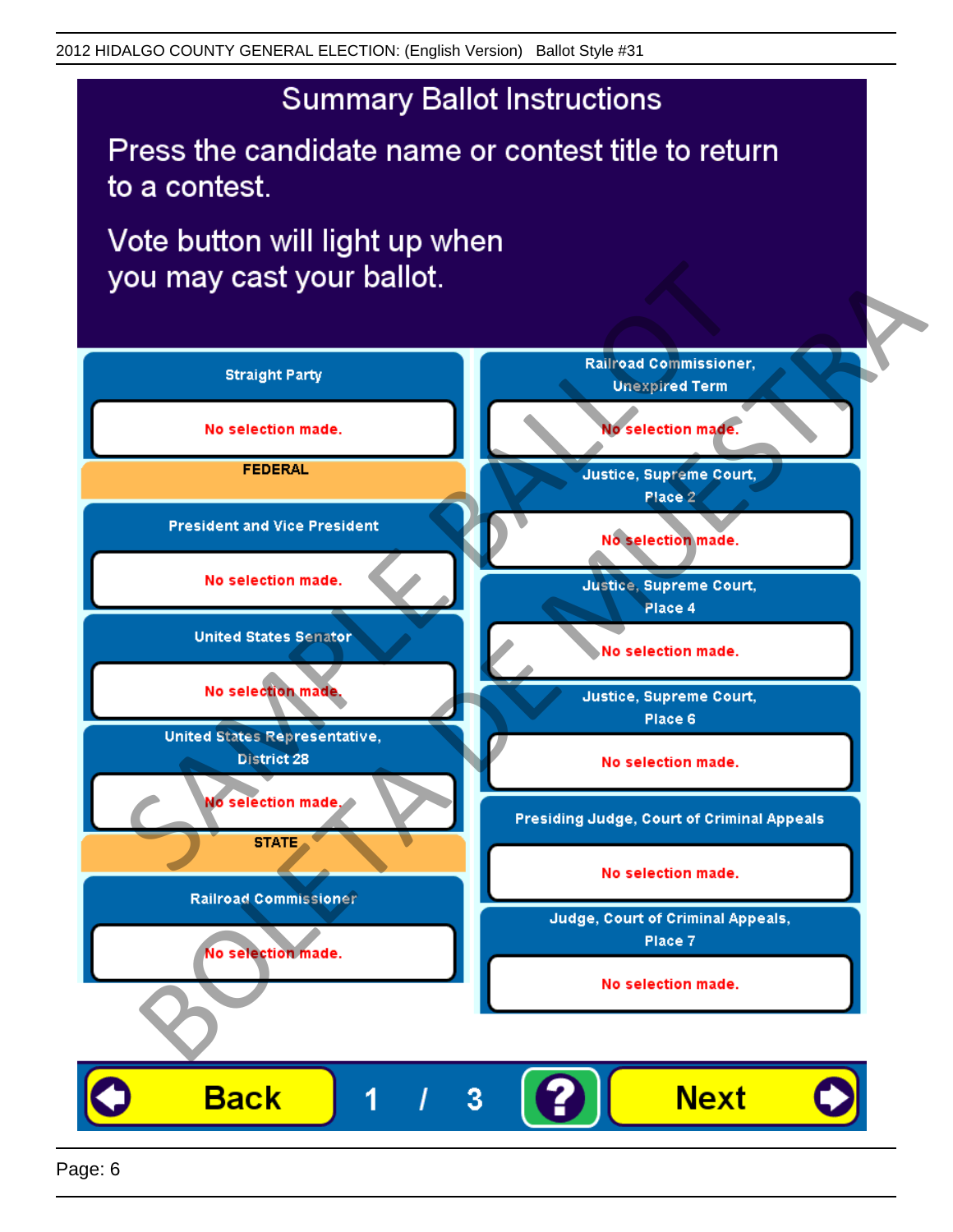# **Summary Ballot Instructions**

Press the candidate name or contest title to return to a contest.

Vote button will light up when



Page: 7